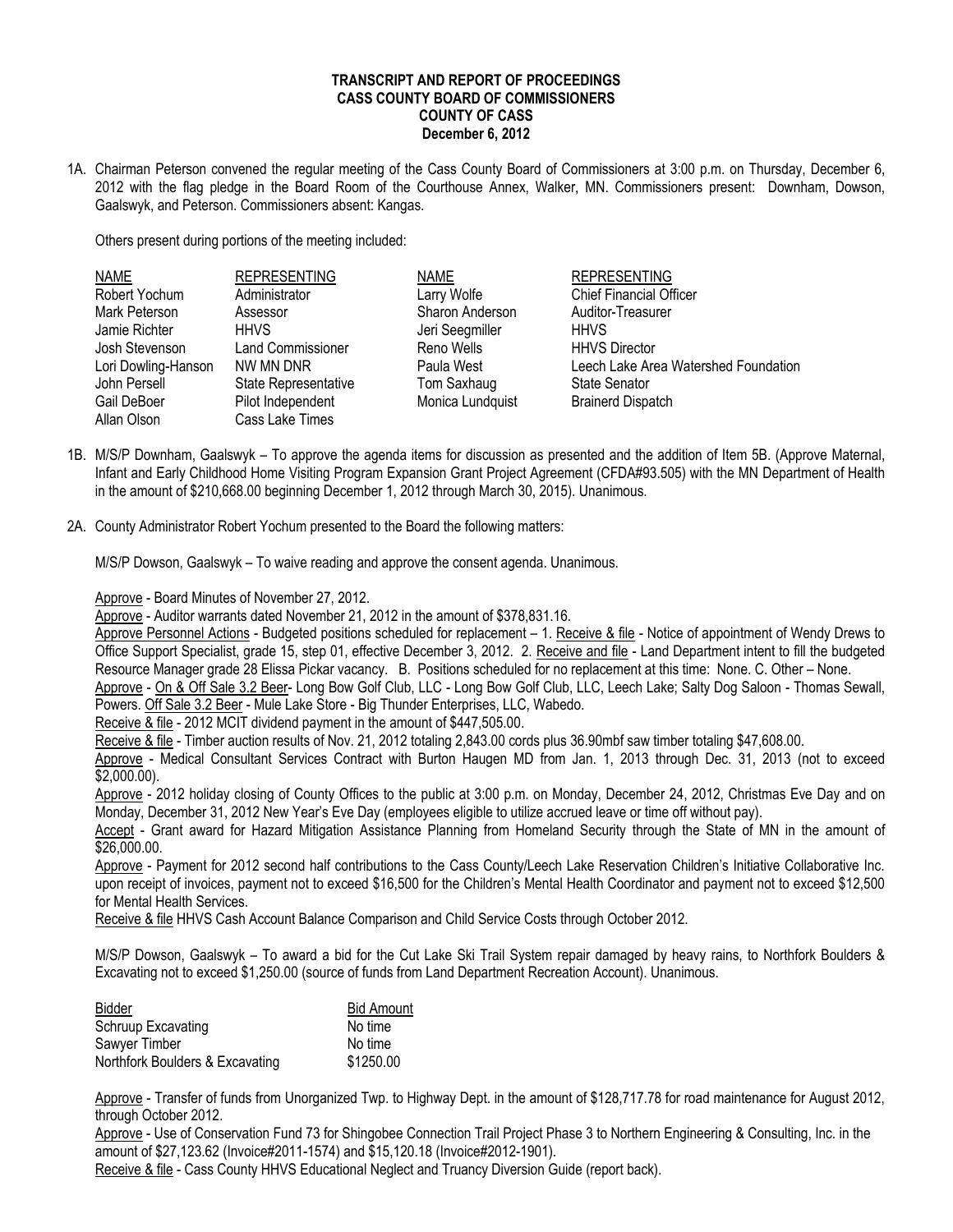Approve - Resolution No. 59 -12 for MN DNR Trail Assistance Program for cross country ski trail permit #144-07-1600 located in Section 36 of Pine Lake Township.

Commissioner Dowson offered Resolution No. 59-12 and moved its adoption; Commissioner Gaalswyk seconded: BE IT RESOLVED, that the Cass County, through its Board of Commissioners, shall act as sponsor for the Minnesota Trails Assistance Program, commonly referred to as Grant-In-Aid Program. This sponsorship is for the cross country ski trail permit #144-17-1600 and will commence this day of January 1, 2013 to December 31, 2018.

Resolution No. 59-12 was adopted by majority vote: Ayes: Downham, Dowson, Gaalswyk, Peterson. Nays: None. Absent: Kangas.

Approve - Michael B. McGee M.D. Medical Examiner contract renewal effective January 1, 2013-December 31, 2013.

- 2B. Administrator Yochum discussed the Association of MN Counties Conference of December 3 4, 2012. Mr. Yochum reported on attendance at policy committee meetings and training sessions. As announced at a prior Board meeting Cass County was a recipient of an AMC County Achievement Award for the work of the Cass County/Itasca County/Leech Lake Band of Ojibwe Wellness Court. No action necessary.
- 3A. State Senator Tom Saxhaug and State Representative John Persell discussed the upcoming legislative session, the budget forecast, and the MN Legislature committee structure for the 2013-2014 session. The Board and County staff commented on the State sales tax exemption for ARMER radio equipment, payment in lieu of tax payments to the County, MPCA wetland penalties on road projects, property tax reform, election rules, public land exchanges, possible HHVS demonstration project allowing residents of Cass, the option to be served in Crow Wing or Todd Counties for selected benefits, and support for disaster assistance in 2012. Administrator Yochum presented the legislators with the public information Truth-In-Taxation budget materials and invited them to attend the hearing beginning at 6:00 p.m. this evening. The Board thanked the legislators for the update. No action necessary.
- 4A. Executive Director Paula West of the Leech Lake Area Watershed Foundation reported that the Eggers family has informed the Leech Lake Area Watershed Foundation (LLAWF) and MN DNR of their intention to sell 105 acres of land on Roosevelt Lake on the border of Crow Wing and Cass County (Section 33, Crooked Lake Township). Ms. West added that the land meets criteria described in Minnesota Statute 86A.05 Subdivision 14, and if acquired the land would become a general use State Aquatic Management Area (AMA) open to fishing, hunting, trapping and wildlife observation while protecting 5,810 feet of critical near shore aquatic habitat in an unaltered condition. Crooked Lake Township Supervisors have voted to support the acquisition. It is proposed to use Reinvest In Minnesota - Critical Habitat Match funds for the acquisition and the Cass County Board approval will be sought before the transaction is executed. The Board thanked Ms. West for the update. No action necessary.

NW DNR Regional Director Lori Dowling-Hanson reported that Steve Judd, James Patterson and family members have informed the MN DNR of their intention to sell 8 acres of land in Section 5, Crooked Lake Township, on Washburn Lake to the MN DNR. The property is located on the tip of the Patterson Point, or the Patterson Lakeshore lots subdivision, parcel numbers 12-355-0131and 0132. The land meets the criteria described in Minnesota Statute 86A.05 Subdivision 14, and if acquired the parcel would become a general use State Aquatic Management Area (AMA) open to fishing, hunting, trapping and wildlife observation while protecting 2,500 feet of critical near shore aquatic habitat in an unaltered condition. Crooked Lake Township Supervisors have voted to support the acquisition. It is proposed to use Reinvest In Minnesota - Critical Habitat Match funds for the acquisition and the Cass County Board approval will be sought before the transaction is executed. The Board thanked Regional Director Dowling-Hanson for the update. No action necessary.

- 5A. Director of Public Health Nursing Jamie Richter and County Team Leader Jeri Seegmiller informed the Board that Cass County Public Health Home Care is the recipient of the 2012 HHCAHPS (Home Health Customer Assessment of Health Care Providers & Systems) Award from Deyta for achieving a ranking in the top 20 percent of over 1,800 home health agencies as measured from the patient's point of view from April 2011 to March 2012. Ms. Seegmiller presented the home care statistics by zip code, by service level, number of clients, and number of client visits. April 2011 through March 2012 a total of 160 clients received 6,871 visits throughout Cass County. The Board congratulated Cass County Public Health Home Care staff.
- 5B. Ms. Richter requested approval for the Maternal, Infant and Early Childhood Home Visiting Program Expansion Grant Project Agreement (CFDA#93.505) with the MN Department of Health in the amount of \$210,668.00 beginning December 1, 2012 through March 30, 2015. Director of Public Health Nursing Jamie Richter explained that the monies would allow Cass County to incorporate the Nurse-Family Partnership (NFP) program which is an evidenced-based community health program that helps transform the lives of vulnerable mothers pregnant with their first child. Independent research shows that communities benefit from this relationship as every dollar invested in Nurse-Family Partnership can yield up to five dollars in return.

M/S/P Dowson, Downham – To approve MIECHV2 (Maternal, Infant and Early Childhood Home Visiting Program) Expansion Grant Project Agreement (CFDA#93.505) with the MN Department of Health in the amount of \$210,668.00 beginning December 1, 2012 through March 30, 2015. Unanimous.

6A. Chairman Peterson requested Board action to conduct the election of the Vice Chair of the Board of Commissioners for calendar year 2013.

M/S/P Dowson, Gaaslwyk - To waive nominations, and to elect Commissioner Robert Kangas as the 2013 Board Vice Chairman. Unanimous.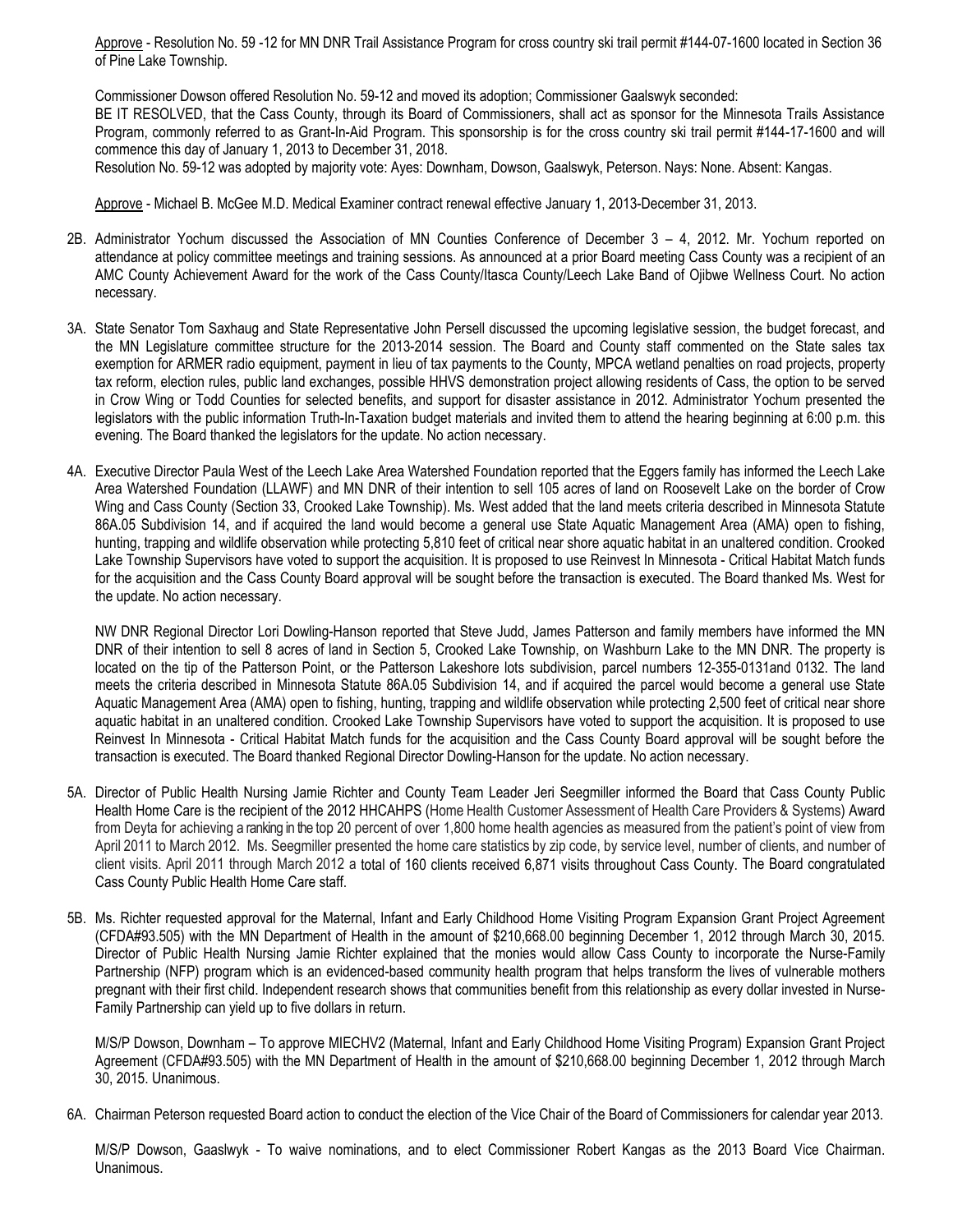6B. Chairman Peterson requested Board action to conduct the election of the Chair of the Board of Commissioners for calendar year 2013.

M/S/P Dowson, Gaalswyk - To waive nominations, and to elect Commissioner Dick Downham as the 2013 Board Chairman. Unanimous.

6C. Administrator Yochum presented a list of 2013 Committee vacancies and related citizen appointment applications. After discussion, the Board took the following action:

M/S/P Dowson, Downham – To approve the following 2013 Committee appointments, and further, to present Certificates of Appreciation for any citizens retiring from volunteer committee service. Unanimous.

AMC Delegates - All County Board members (5); Robert Yochum, Sharon K. Anderson, Dave Enblom

BI-COUNTY CAP - Dick Downham; Citizen – Karen Lego, Vicki Peterson

BRAINERD LAKES REGIONAL BUSINESS COUNCIL – Neal Gaalswyk

BUDGET COMMITTEE - Jeff Peterson, Neal Gaalswyk; District 1 – Earl North; District 2 – Chris Hanneken;

District 3 – Dan Meier; District 4 – Jim Lohr; District 5 - Rick Baird; Staff advisors, non-voting - Robert Yochum, Larry Wolfe, Mark Peterson, Sharon K. Anderson

CAMP RIPLEY ADVISORY BOARD – Neal Gaalswyk

CASS COUNTY/LEECH LAKE WELLNESS COURT STEERING COMMITTEE – Dick Downham

CENTRAL MN COUNCIL ON AGING – Jeff Peterson

CENTRAL MN EMS REGION - Neal Gaalswyk (Executive Board), Jim Dowson (alternate); Bill Bernhjelm (Advisory Board); Bonnie Jepson (Advisory alternate)

CHIPPEWA NATIONAL FOREST RESOURCE ADVISORY COMMITTEE – USFS appointment Dick Downham, Jim Demgen (citizen group alternate)

CIVIL SERVICE COMMISSION - Steven Johnson; Buford Johnson; Harlan Johnson

COUNTY EXTENSION COMMITTEE - Jeff Peterson, Bob Kangas; Committee recorder, open; At Large – Carol Lovro; District 1 – Greg Booth; District 2 – Sue Wiese; District 3 – Barb Frederick; District 4 - Samantha Croatt; District 5 – Susan Wake

ECONOMIC DEVELOPMENT CORPORATION - Bob Kangas, Neal Gaalswyk, Ex-Officio - Robert Yochum

FAMILY CENTER ADVISORY COMMITTEE – Neal Gaalswyk

FAMILY SERVICE COLLABORATIVE BOARD - Neal Gaalswyk, Bob Kangas (alternate), Reno Wells

FEMA FOOD SHELF BOARD (BI-CAP) – Karen Lego

GREATER MINNESOTA ADVISORY PANEL– Neal Gaalswyk

HEALTH, HUMAN, & VETERAN SERVICES ADVISORY COMMITTEE - Dick Downham; District 1 – Earl North; District 2 – Glenna Tappe; District 3 - Joan Kumpula; District 4 – Judy Berg; District 5 – Peggy Olding; Members that represent providers of services: School Administrator: Dr. Mary Donohue-Stetz; Practicing Physician: Burton Haugen;Leech Lake Reservation: Registered Nurse: Shirley Hovey;EMS Task Force: Wilma Griffin;Human Service Provider: Susan Hilgart, Rural MN CEP;Members that represent those persons receiving services: 2 Veterans: District 4 Wayne LaDuke ;District 3 - Don Fowler; Representing low income: Deb Allison, Bi-CAP; Leslie Bouchonville - HHVS Advisory Committee (Representing Family Centers); Margie Ryan (Jim Rogen- alt) representing MI, DD and Elderly; Representing families and children: Cynthia Carlson; Senior Transportation Program: Bernadette Miller

HOUSING & REDEVELOPMENT AUTHORITY – District 1 – Sandra Shade; District 2 - Jean Kline; District 3 - Michael Nethercutt; District 4 – Elizabeth Blundell; District 5 – Paul Ritter

HUMAN SERVICES – OUT OF HOME PLACEMENT SCREENING TEAM - Social Services Manager – Michele Piprude (Chair); Probation Director or designee; Leech Lake Band Appointee; Mental Health Professional; Guardian Ad Litem Designee; County Board Member – Jeff Peterson; County Attorney or Designee; Cass County Sheriff or Designee; Cass County Social Services Team Leader (to be appointed by HHVS Director); Health, Human, & Veterans Services Director

INSURANCE COMMITTEE - Dick Downham, Jim Dowson

JUDICIAL WORK GROUP - Dick Downham, Jim Dowson (alternate)

KITCHIGAMI LIBRARY - Neal Gaalswyk

LAW LIBRARY - Dick Downham, Robert Yochum (alternate)

LEECH LAKE BAND LIAISON COMMITTEE - Dick Downham, Jim Dowson

MEDICAL CONSULTANT CONTRACT - Burton Haugen, M.D.

MEDICAL EXAMINER - Dr. Michael McGee

MISSISSIPPI HEADWATERS BOARD - Board – Neal Gaalswyk; Citizen – William Brown; Technical Representative - John Ringle MINNESOTA COUNTIES COMPUTER COOPERATIVE - Tim Richardson, Dianne Poncelet (alternate)

MINNESOTA COUNTIES INFORMATION SYSTEM (MCIS) - Sharon K. Anderson; Tim Richardson, Mark Peterson (alternate)

NACo PUBLIC STEERING COMMITTEE – Dick Downham

NATURAL RESOURCE ADVISORY COMMITTEE - District 1– Thomas Kuschel; District 2 – Kenneth LaPorte; District 3 – James Ballenthin; District 4 – J. David Harder; District 5 – Willard Pehling

NW MN HOUSEHOLD HAZARDOUS WASTE MANAGEMENT BOARD - Dick Downham

NW JUVENILE TRAINING CENTER - Jim Schneider; Tom Burch

PERSONNEL COMMITTEE OF THE BOARD – Jim Dowson, Dick Downham, Neal Gaalswyk (alternate)

PERSONNEL POLICY COMMITTEE - Heidi Massie (Chair), Josh Stevenson (Vice-Chair)